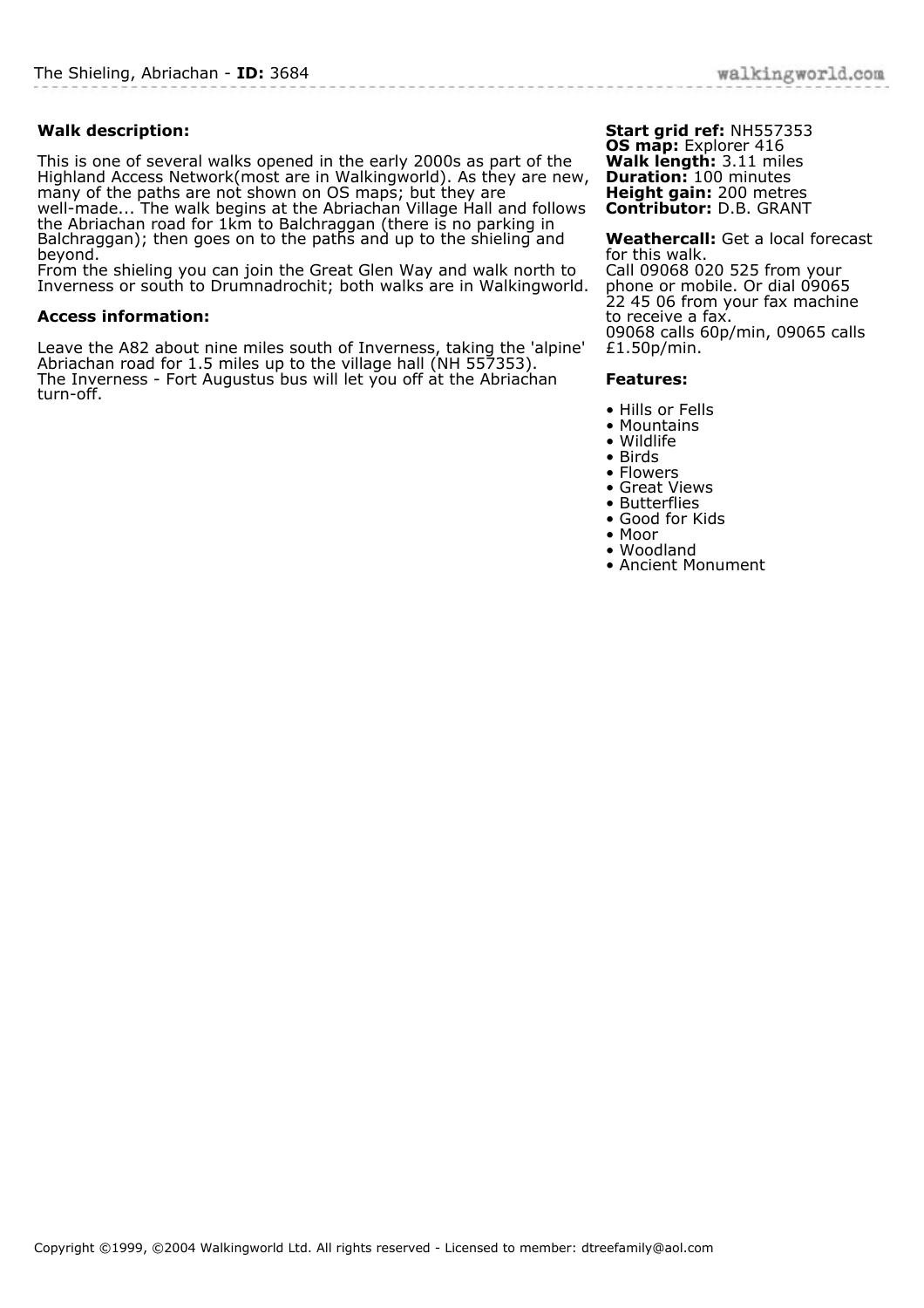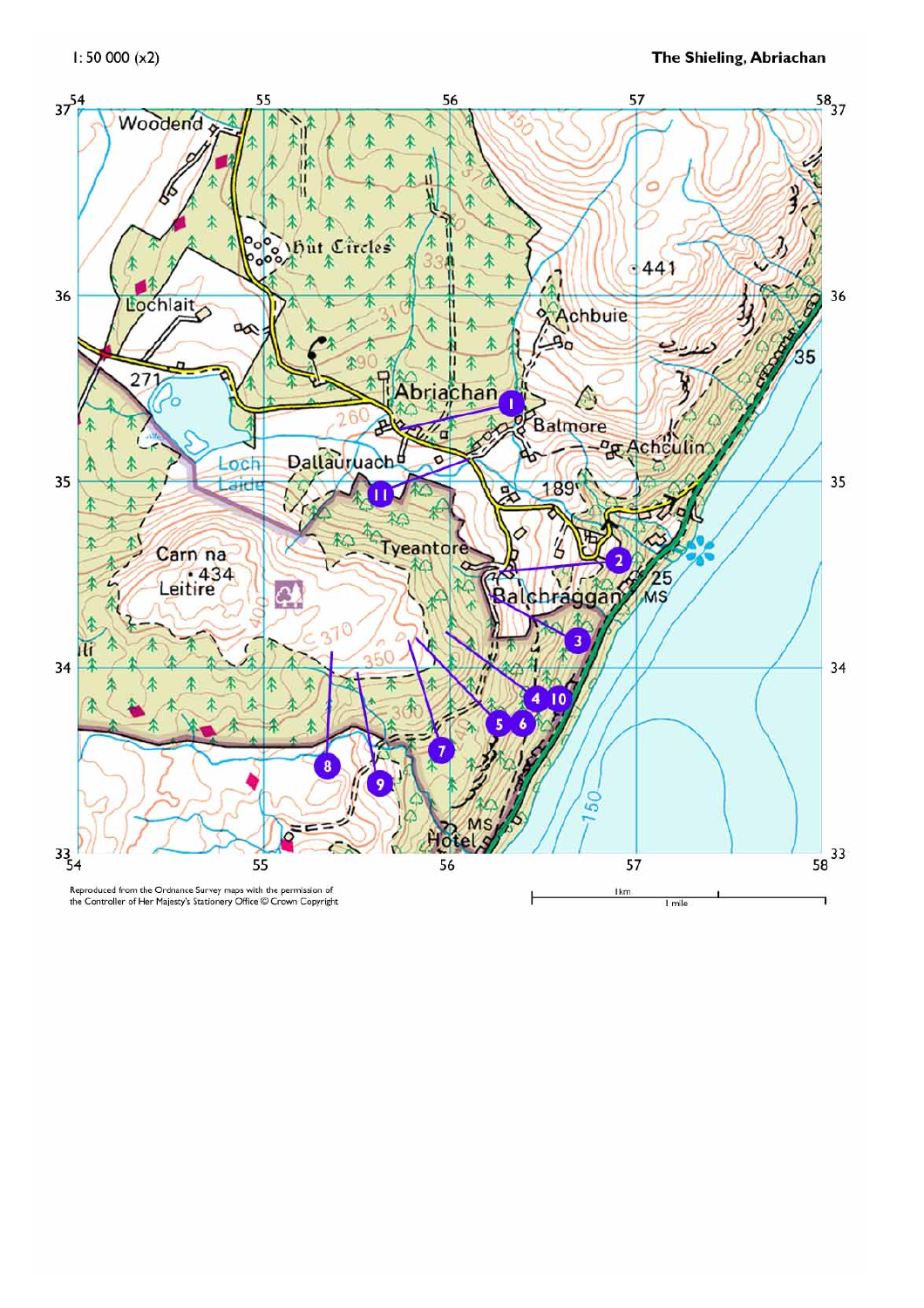

















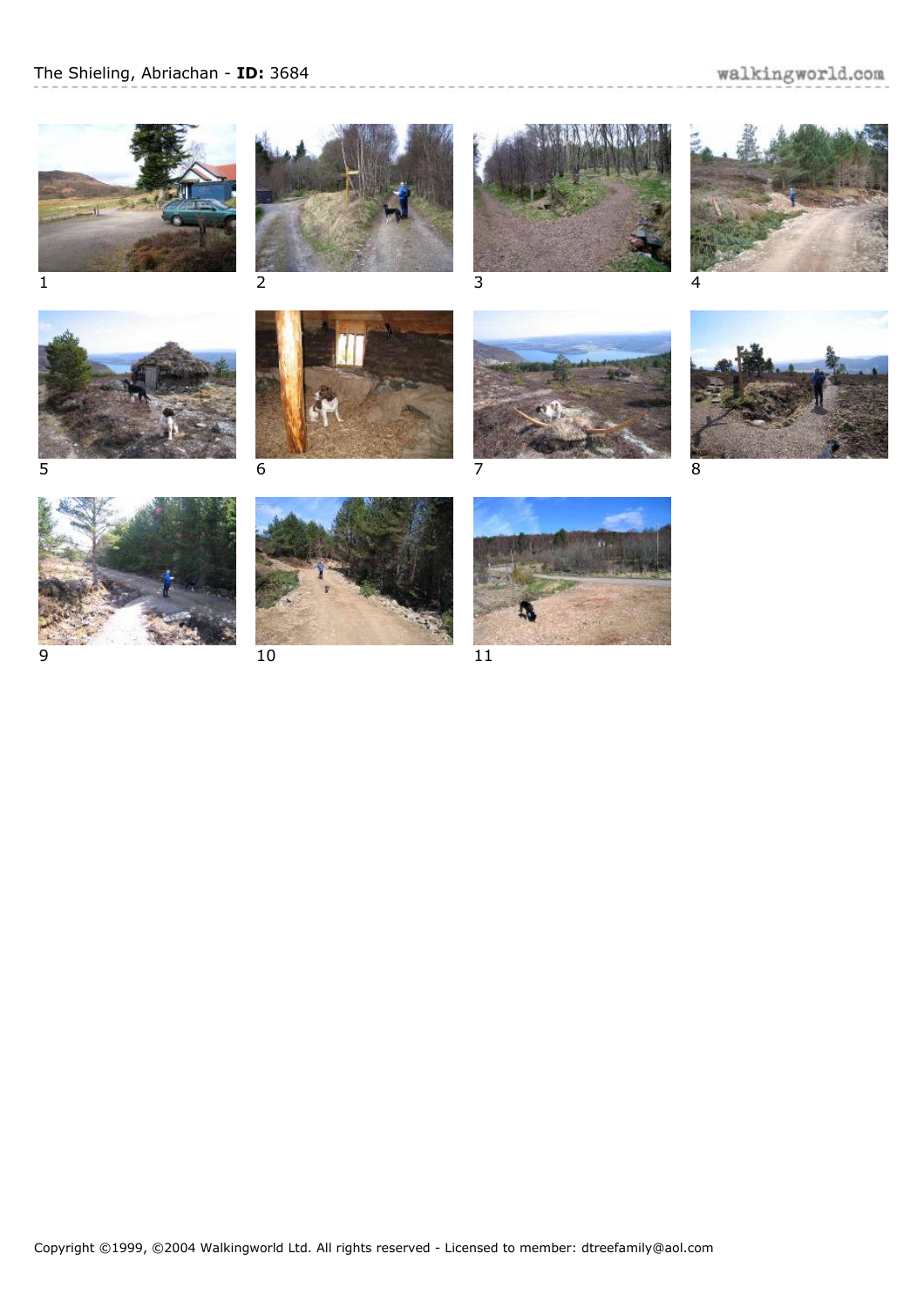|    | Car parking at the village hall; take the road down to the<br>turn-off for Balchraggan at NH 563348, then go through<br>the settlement to the start of the path.                | (Grid ref: 557353) |
|----|---------------------------------------------------------------------------------------------------------------------------------------------------------------------------------|--------------------|
|    | At this signpost take the Carn na Leitre path to a fork.                                                                                                                        | (Grid ref: 563345) |
|    | Keep right here and climb through birch and pine to reach<br>a forestry road.                                                                                                   | (Grid ref: 562344) |
|    | Cross this road and pick up the path to your right; it soon<br>takes you above the trees onto the moor and to the<br>shieling.                                                  | (Grid ref: 560342) |
| 5  | The shieling, with its traditional stone walls and heather<br>roof. Here is a good coffee stop and viewpoint, with<br>seating inside and out                                    | (Grid ref: 558342) |
| 6  | and bone dry inside. A little bit higher above the shieling<br>there is another viewpoint. You shouldn't miss it; it's<br>marked by symbolic Highland cattle, once common here. | (Grid ref: 558342) |
|    | View from the upper viewpoint to Inverness etc; rejoin the<br>path passing the shieling and continue to a signpost 'Great<br>Glen Way'.                                         | (Grid ref: 557342) |
| 8  | Here turn sharp left to descend to a junction at the edge of (Grid ref: 554341)<br>the wood.                                                                                    |                    |
| 9  | At the junction go left on the forest road to reach Waymark (Grid ref: 555340)<br>04.                                                                                           |                    |
| 10 | Stay on the forest road to reach the Abriachan road.                                                                                                                            | (Grid ref: 560342) |

.<br>Se participat de l'articol del contentido del contentido del contentido del contentido del contentido del cont